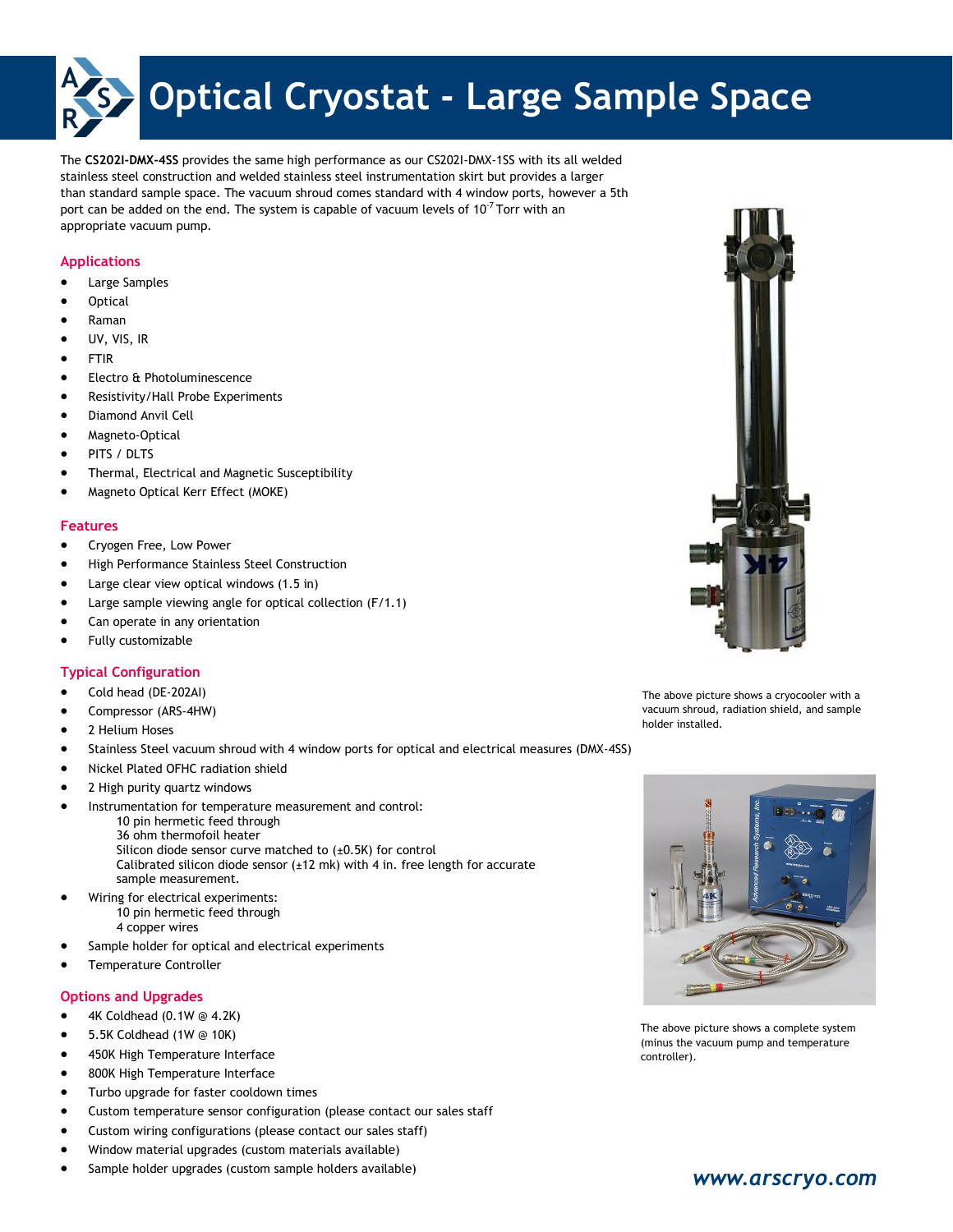

# **Optical Cryostat - Large Sample Space**

|  | DE-202               | <b>Closed Cycle Cryocooler</b>       |  |                               | 36 ohm Thermofoil Heater and<br>to the coldtip          |  |  |  |
|--|----------------------|--------------------------------------|--|-------------------------------|---------------------------------------------------------|--|--|--|
|  | Refrigeration Type   | <b>Pneumatically Driven GM Cycle</b> |  | Control Sensor                | Curve Matched Silicon Diode<br>installed on the coldtip |  |  |  |
|  | Liquid Cryogen Usage | None, Cryogen Free                   |  | Sample Sensor                 | Calibrated Silicon Diode with 1<br>length wires         |  |  |  |
|  | Temperature*         |                                      |  | Contact ARS for other options |                                                         |  |  |  |
|  | <b>DE-202AI</b>      | $< 10K - 350K$                       |  | <b>Instrumentation Access</b> |                                                         |  |  |  |
|  | <b>DE-202PI</b>      | $< 5.5K - 350K$                      |  | Instrumentation Skirt         | <b>Welded Stainless Steel</b>                           |  |  |  |
|  | <b>DE-202SI</b>      | $< 4.2K - 350K$                      |  | Pump out Port                 | 1 - NW 25                                               |  |  |  |
|  | With 800K Interface  | (Base Temp $+ 2K$ ) - 700K           |  | Instrumentation Ports         | 3                                                       |  |  |  |
|  | With 450K Interface  | (Base Temp $+ 2K$ ) - 450K           |  | Instrumentation Wiring        | Contact sales staff for options                         |  |  |  |
|  | Stability            | 0.1K                                 |  | <b>Vacuum Shroud</b>          |                                                         |  |  |  |
|  |                      |                                      |  |                               |                                                         |  |  |  |

#### **Sample Space**

| <b>Diameter</b>                           | $47.5$ mm $(1.87$ in.)                          | Diameter                |
|-------------------------------------------|-------------------------------------------------|-------------------------|
| Height                                    | 90 mm $(3.54 \text{ in.})$                      | Width                   |
| Sample Holder Attachment   1/4 - 28 screw |                                                 | <b>Radiation Shield</b> |
| Sample Holder                             | www.arscryo.com/Products/<br>SampleHolders.html | Material                |

#### **Optical Access**

| <b>Window Ports</b>    | $4 - 90^\circ$ Apart                              | <b>Optical Access</b>       | 0, 2, or 4 (customer specified) |
|------------------------|---------------------------------------------------|-----------------------------|---------------------------------|
| Diameter               | 51 mm $(2 \text{ in})$                            | <b>Cryostat Footprint</b>   |                                 |
| <b>Clear View</b>      | $38 \text{ mm} (1.5 \text{ in})$                  | Overall Length              | 603 mm $(23.72 \text{ in})$     |
| #/F                    | 1.1                                               | Motor Housing Diameter      | 114 mm (4.5 in)                 |
| <b>Window Material</b> | www.arscryo.com/Products/<br>WindowMaterials.html | <b>Rotational Clearance</b> | 200 mm (8 in) with "G" Config   |

## **Cooling Technology Temperature Instrumentation and Control (Standard)**

| DE-202                                    | <b>Closed Cycle Cryocooler</b>                                                                                               |  | Heater                        | 36 ohm Thermofoil Heater anchored<br>to the coldtip            |  |
|-------------------------------------------|------------------------------------------------------------------------------------------------------------------------------|--|-------------------------------|----------------------------------------------------------------|--|
| <b>Refrigeration Type</b>                 | Pneumatically Driven GM Cycle                                                                                                |  | <b>Control Sensor</b>         | <b>Curve Matched Silicon Diode</b><br>installed on the coldtip |  |
| Liquid Cryogen Usage                      | None, Cryogen Free                                                                                                           |  | Sample Sensor                 | Calibrated Silicon Diode with free<br>length wires             |  |
| perature*                                 |                                                                                                                              |  | Contact ARS for other options |                                                                |  |
| <b>DE-202AI</b>                           | $< 10K - 350K$                                                                                                               |  | <b>Instrumentation Access</b> |                                                                |  |
| <b>DE-202PI</b>                           | $< 5.5K - 350K$                                                                                                              |  | <b>Instrumentation Skirt</b>  | <b>Welded Stainless Steel</b>                                  |  |
| <b>DE-202SI</b>                           | $< 4.2K - 350K$                                                                                                              |  | Pump out Port                 | 1 - NW 25                                                      |  |
| With 800K Interface                       | (Base Temp + 2K) - 700K                                                                                                      |  | <b>Instrumentation Ports</b>  | 3                                                              |  |
| With 450K Interface                       | (Base Temp + 2K) - 450K                                                                                                      |  | <b>Instrumentation Wiring</b> | Contact sales staff for options                                |  |
| Stability                                 | 0.1K                                                                                                                         |  | <b>Vacuum Shroud</b>          |                                                                |  |
|                                           | *Based on bare cold head with a closed radiation shield, and<br>no additional sources of experimental or parasitic heat load |  | Material                      | <b>Stainless Steel</b>                                         |  |
| ole Space                                 |                                                                                                                              |  | Length                        | 378 mm (14.9 in)                                               |  |
| <b>Diameter</b>                           | 47.5 mm (1.87in.)                                                                                                            |  | <b>Diameter</b>               | 95mm (3.75 in) (at the sample space)                           |  |
| Height                                    | 90 mm (3.54 in.)                                                                                                             |  | Width                         | 95 mm (3.75 in) (at the sample space)                          |  |
| Sample Holder Attachment   1/4 - 28 screw |                                                                                                                              |  | <b>Radiation Shield</b>       |                                                                |  |
| Sample Holder                             | www.arscryo.com/Products/<br>SampleHolders.html                                                                              |  | Material                      | Nickel Plated OFHC Copper                                      |  |
| al Access                                 |                                                                                                                              |  | Attachment                    | Flanged                                                        |  |
| <b>Window Ports</b>                       | $4 - 90°$ Apart                                                                                                              |  | <b>Optical Access</b>         | 0, 2, or 4 (customer specified)                                |  |
| Diameter                                  | 51 mm $(2 \text{ in})$                                                                                                       |  | <b>Cryostat Footprint</b>     |                                                                |  |
| <b>Clear View</b>                         | 38 mm $(1.5 \text{ in})$                                                                                                     |  | <b>Overall Length</b>         | 603 mm (23.72 in)                                              |  |
| #/F                                       | 1.1                                                                                                                          |  | Motor Housing Diameter        | 114 mm $(4.5 \text{ in})$                                      |  |
| <b>Window Material</b>                    | www.arscryo.com/Products/<br>WindowMaterials.html                                                                            |  | <b>Rotational Clearance</b>   | 200 mm (8 in) with "G" Configuration                           |  |

| <b>Cryocooler Model</b>                  |                         | <b>DE-202AI</b>  |                          | <b>DE-202A(T)I</b> |                          | <b>DE-202PI</b> |                  | <b>DE-202SI</b> |           |
|------------------------------------------|-------------------------|------------------|--------------------------|--------------------|--------------------------|-----------------|------------------|-----------------|-----------|
|                                          | Frequency               | 60 Hz            | 50 Hz                    | 60 Hz              | 50 Hz                    | 60 Hz           | 50 Hz            | 60 Hz           | 50 Hz     |
| <b>Base Temperature</b>                  |                         | <9K              | $<$ 9K                   | $<$ 9K             | $<$ 9K                   | < 5.5K          | < 5.5K           | <4.2K           | <4.2K     |
| <b>Cooling Capacity*</b>                 | 4.2K                    | ۰.               | $\overline{\phantom{a}}$ |                    | $\overline{\phantom{a}}$ |                 | $\sim$           | 0.1W            | 0.08W     |
|                                          | <b>10K</b>              | 0.5W             | 0.4W                     | 0.7W               | 0.56W                    | 1W              | 0.8W             | 1.2W            | 1W        |
|                                          | <b>20K</b>              | 2.5W             | 2W                       | 3.7W               | 3W                       | 3.5W            | 2.8W             | 4W              | 3.2W      |
|                                          | 77K                     | 4W               | 3.2W                     | 6W                 | 4.8W                     | 3.5W            | 2.8W             | 4W              | 3.2W      |
| <b>Radiation Shield Cooling Capacity</b> |                         | <b>10W</b>       | 8W                       | <b>15W</b>         | <b>12W</b>               | <b>10W</b>      | 8W               | <b>10W</b>      | <b>8W</b> |
| Cooldown Time                            | 20K                     | $50 \text{ min}$ | $60$ min                 | $35$ min           | 42 min                   | $60$ min        | $72 \text{ min}$ | $60$ min        | $72$ min  |
|                                          | <b>Base Temperature</b> | $70$ min         | $84 \text{ min}$         | $50$ min           | $60$ min                 | $90$ min        | $108$ min        | $90$ min        | $108$ min |
| <b>Compressor Model</b>                  |                         | ARS-4HW          |                          | ARS-4HW            |                          | ARS-4HW         |                  | ARS-4HW         |           |
| <b>Typical Maintenance Cycle</b>         |                         | 12,000 hours     |                          | 12,000 hours       |                          | 12,000 hours    |                  | 12,000 hours    |           |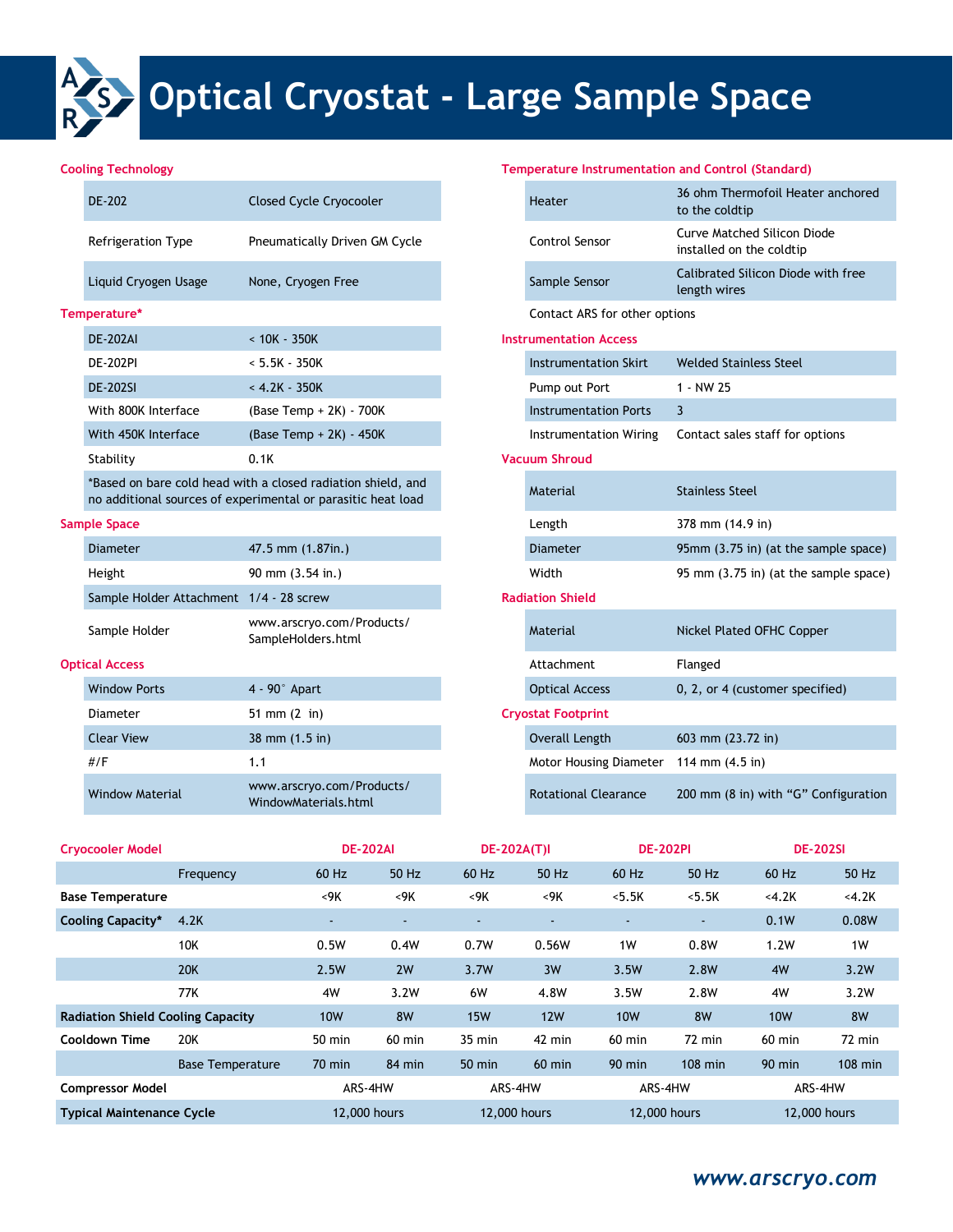

## **CS202\*I-DMX-4SS Outline Drawing**